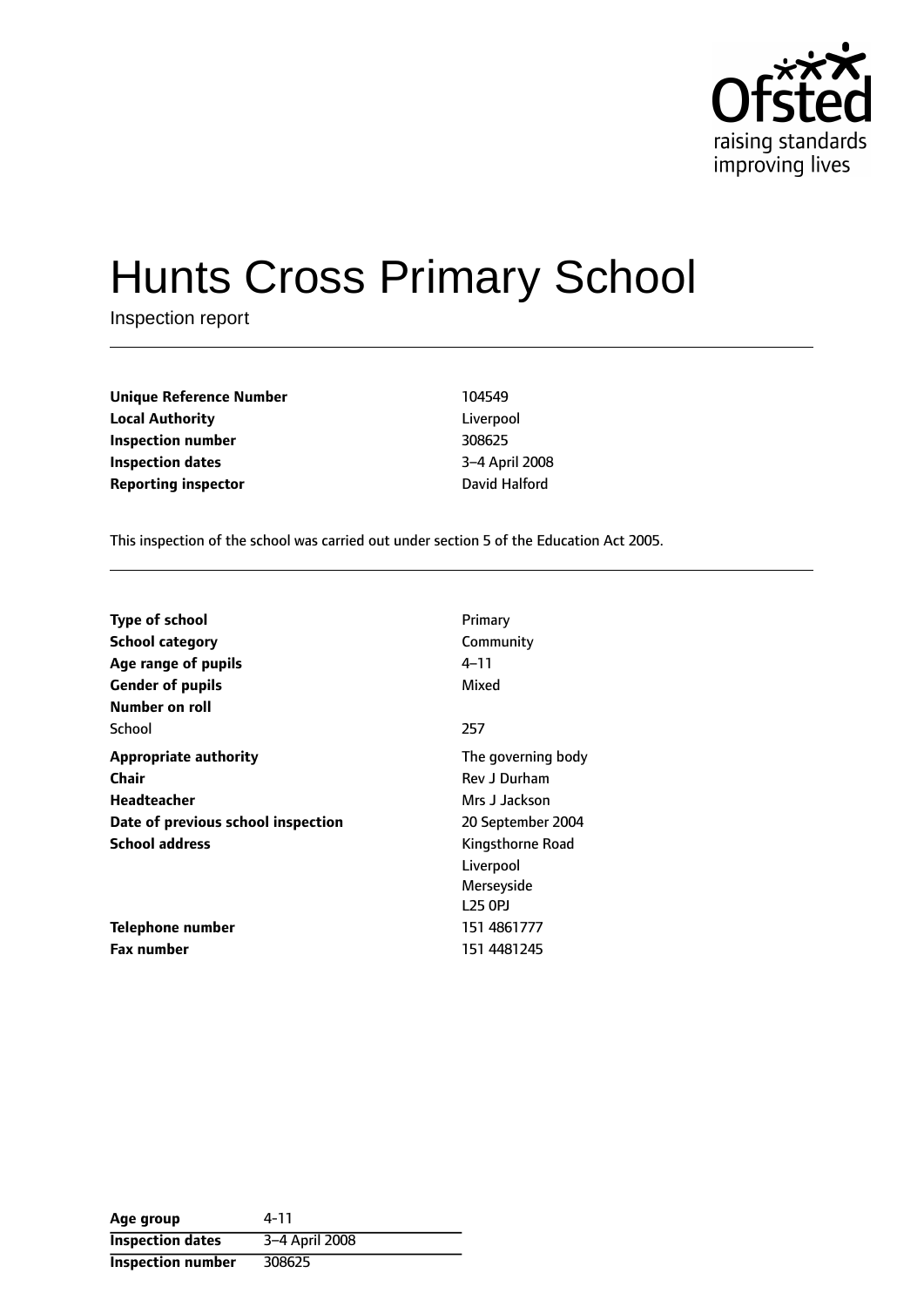.

#### Website: www.ofsted.gov.uk

This document may be reproduced in whole or in part for non-commercial educational purposes, provided that the information quoted is reproduced without adaptation and the source and date of publication are stated.

Further copies of this report are obtainable from the school. Under the Education Act 2005, the school must provide a copy of this report free of charge to certain categories of people. A charge not exceeding the full cost of reproduction may be made for any other copies supplied.

<sup>©</sup> Crown copyright 2008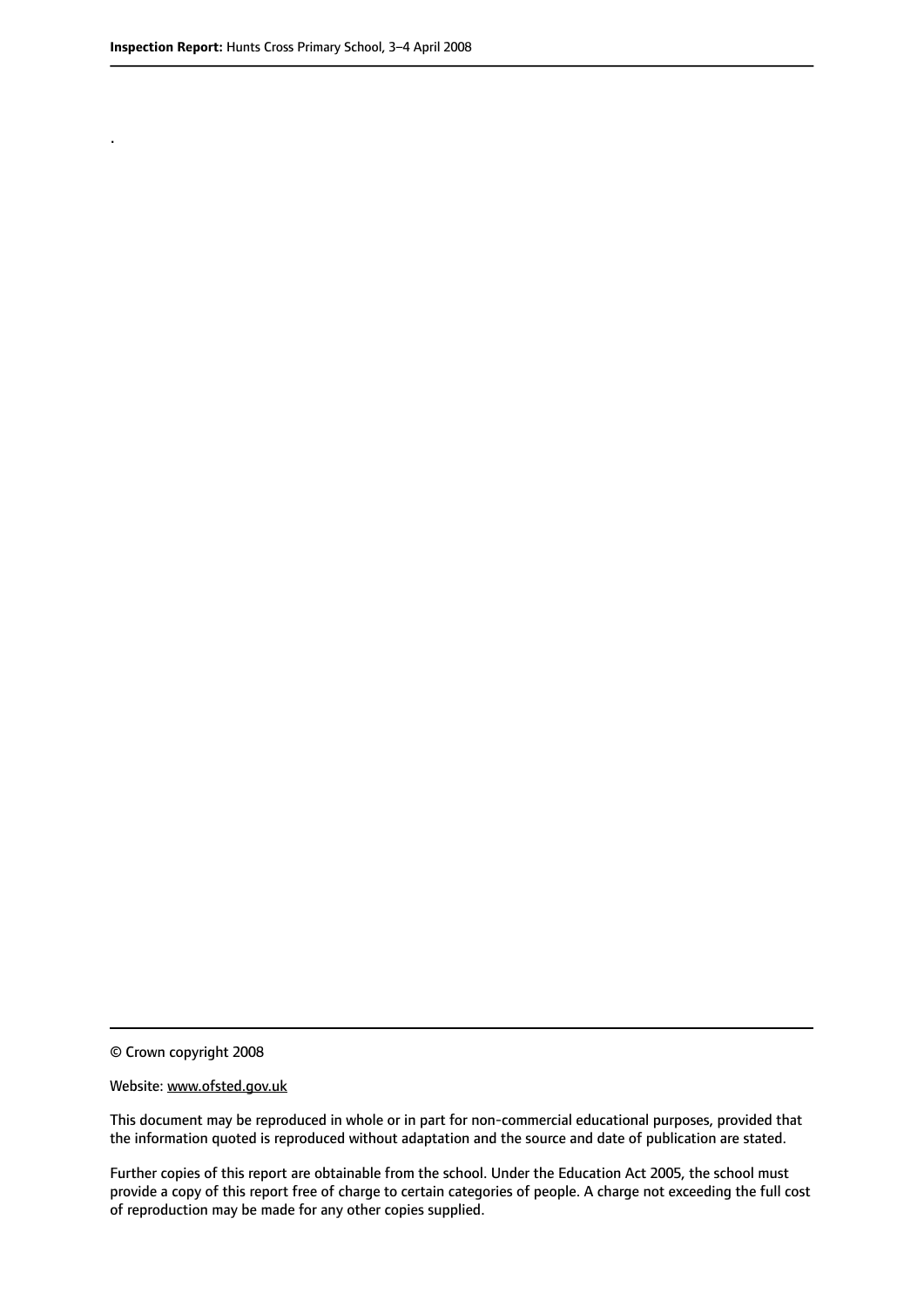# **Introduction**

The school was inspected by three Additional Inspectors.

## **Description of the school**

This average-sized primary school serves an area of some economic disadvantage. It is situated close to the local authority boundary and some pupilstravel from outside itsimmediate vicinity. The proportion of pupils eligible for free school meals is above average. The proportion of pupils from minority ethnic heritages is well below average, and none are at an early stage of learning English as an additional language. The proportion of pupils with learning difficulties and/or disabilities is above average. A new Children's Centre is under construction on the school site. In recent years the reorganisation of schools in the neighbouring local authority has resulted in additional numbers of pupils being admitted between key stages and there have been significant changes in teaching staff. The school holds the Basic Skills Quality Mark, the Dyslexia Charter Mark, the Activemark, ArtsMark, a Healthy Schools Award and the Financial Management Standards for Schools.

## **Key for inspection grades**

| Grade 1 | Outstanding  |
|---------|--------------|
| Grade 2 | Good         |
| Grade 3 | Satisfactory |
| Grade 4 | Inadequate   |
|         |              |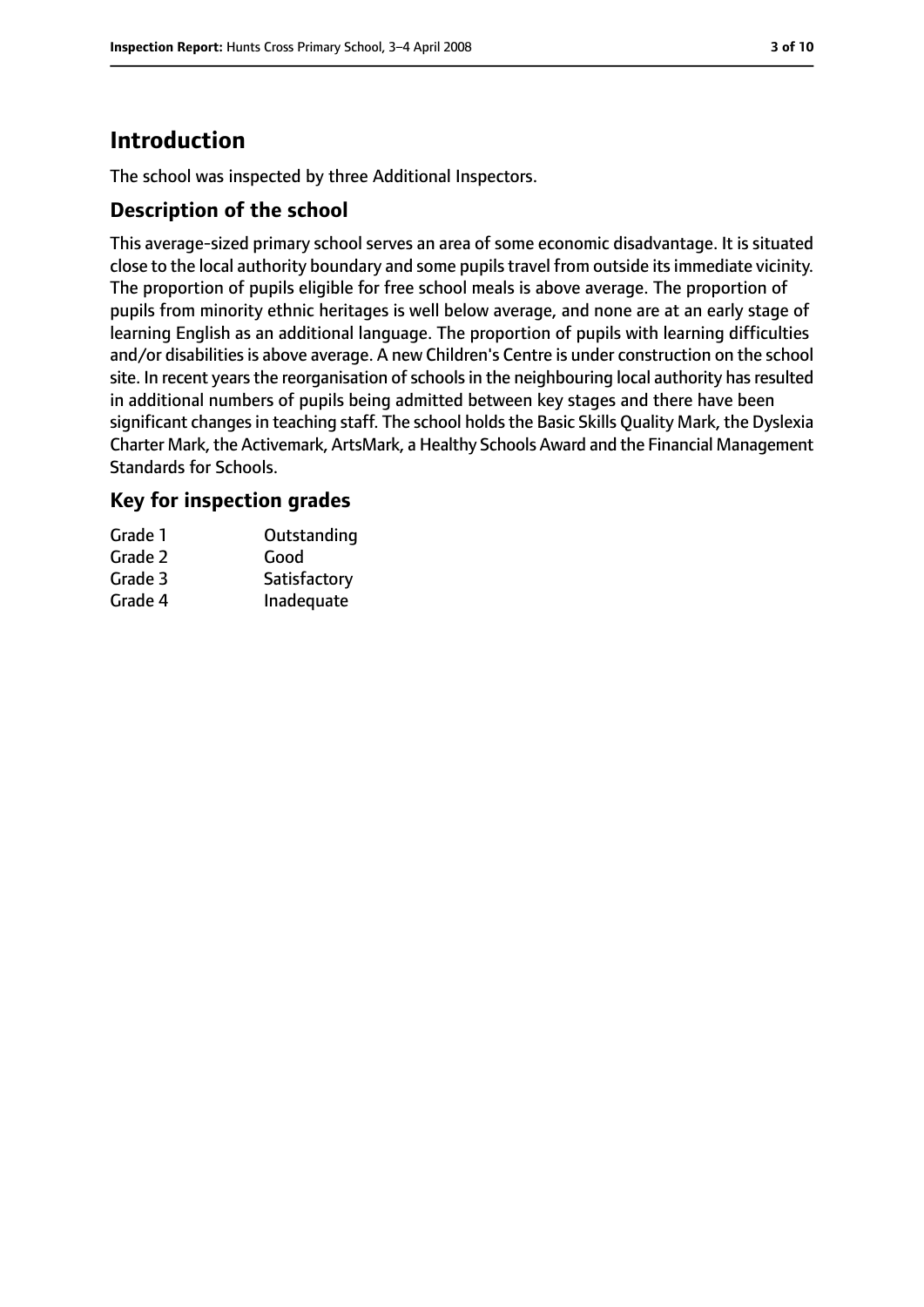# **Overall effectiveness of the school**

#### **Grade: 3**

The school provides a satisfactory standard of education overall. Pupils' personal development and well-being are good and enhanced well by the school's programme of performing arts and outstanding choral singing. The school has a caring and positive ethos and works well with outside agencies to support this. Parents' views are summed up by comments such as, 'My child enjoys school and works well. Hunts Cross is a school with a positive atmosphere that makes everyone feel included.'

Children begin the Reception Year with standards which vary widely, but are generally as expected for their age. They make satisfactory progress overall and the majority transfer to Year 1 with broadly average skills. Pupils make good progress through Key Stage 1. By the end of Year 2 many are achieving above average standards. In Key Stage 2 progress is more uneven and there has, in recent years, been some underachievement. However, the school has sought to address this, particularly in pupils' writing. There have been improvements in pupils' sentence construction, spelling and punctuation. Current standards, in Year 6, are about average with slightly higher attainment in English. Standards in mathematics could be higher. Achievement is satisfactory by the end of Key Stage 2, but progress could be even better, in Years 3 to 6, in mathematics. Teaching and learning and the curriculum are satisfactory. Some teaching is good but there are inconsistencies in quality, which has contributed to the uneven progress in the recent past. The newly established assessment systems provide good information for teachers to use to plan more appropriate work for pupils. This information, however, is not yet being fully utilised to ensure all pupils are sufficiently challenged. The marking of pupils' work has good features and informs pupils how they can improve their work. Leadership and management of the school are satisfactory. Whilst subject leaders are knowledgeable and undertake a significant range of monitoring activities the outcomes of this have yet to impact sufficiently on the effectiveness of teaching and learning in their subjects. The school has a satisfactory capacity to improve and provides satisfactory value for money.

#### **Effectiveness of the Foundation Stage**

#### **Grade: 3**

The quality of provision in the Foundation Stage (Reception) is satisfactory and children make satisfactory progress. On entry to the Reception children's skills are broadly as expected for their age. Levels of learning at the end of Reception in 2007 were broadly in line with national expectations and were fairly typical for the school. Teaching and learning are satisfactory. Teacher led activities usually have a clear focus and adults keep children engaged and interested in their learning. This is particularly the case for teaching aspects of communication and language development. The curriculum is satisfactory but activities are not planned sufficiently well to take account of children's previous development across all the areas of learning. Consequently, children are not always purposefully engaged and helped to achieve enough. Children are well cared for and behave well. The outdoor area is not immediately adjacent to the classroom and is not adequately resourced to extend children's development in all areas of their learning. The partnership with parents is good and contributes well to children's learning. The leadership and management of the Foundation Stage are satisfactory. Although children's achievements are assessed on entry to the Reception Year, this information is not used well enough to identify the next steps in learning and evaluate their progress.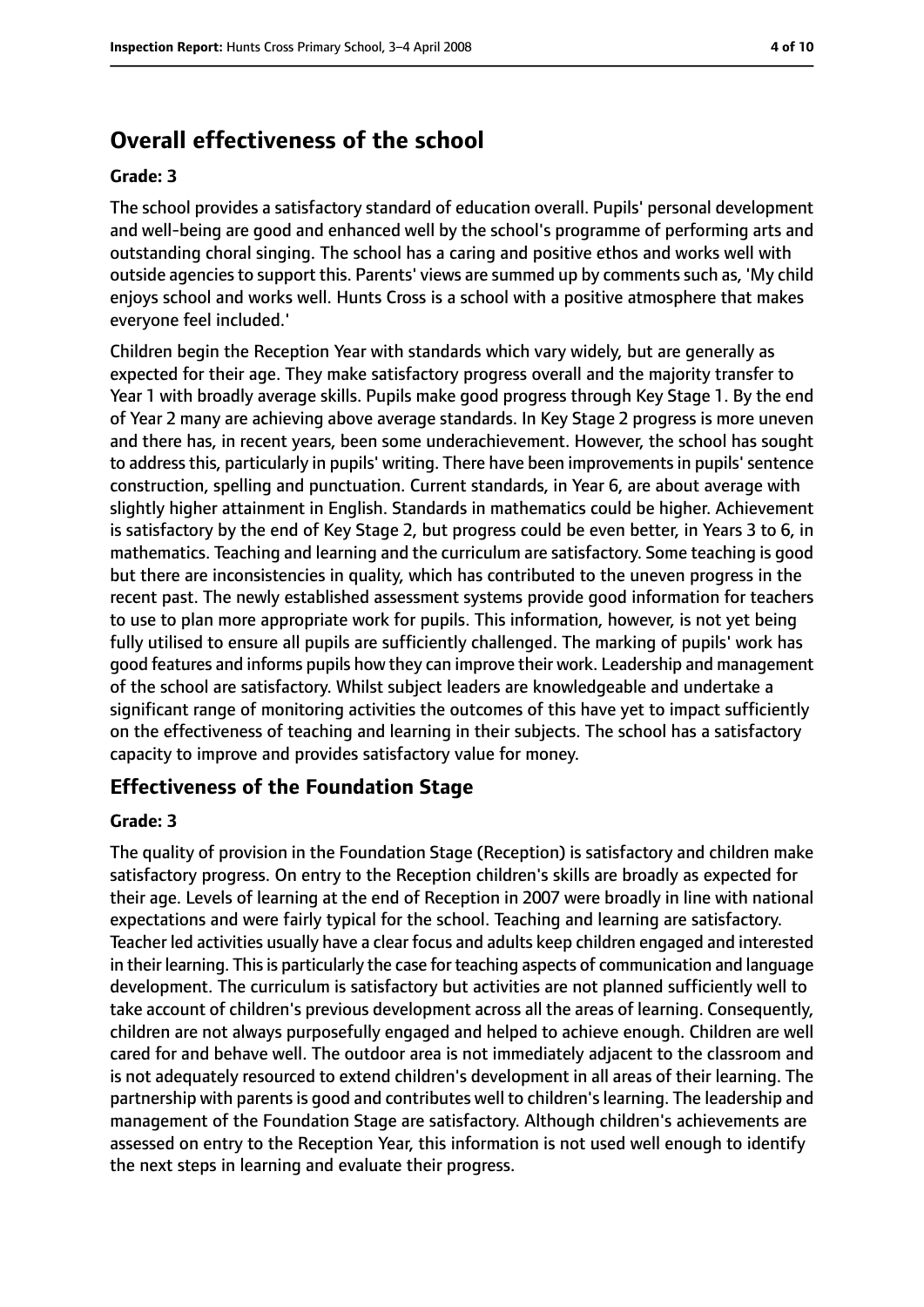## **What the school should do to improve further**

- Raise standards and achievement in Key Stage 2, particularly in mathematics.
- Make better use of assessment to evaluate the impact of teaching on learning and improve pupils' progress across the school.
- Plan purposeful and well-matched activities for children in the Foundation Stage across all areas of learning.
- Improve outdoor facilities for play and to maximise learning in the Foundation Stage.

A small proportion of the schools whose overall effectiveness is judged satisfactory but which have areas of underperformance will receive a monitoring visit by an Ofsted Inspector before their next Section 5 Inspection.

# **Achievement and standards**

#### **Grade: 3**

The majority of pupils demonstrate broadly average standards on entry to Year 1 and they make good progress through Years 1 and 2. Many enter Year 3 with above average standards. Whilst the school has experienced some turbulence in the last few years, teaching is now more settled in Key Stage 2 and a more even picture of progress is developing. This has resulted in some good progress being made, particularly in pupils' writing, due to the school's recent strategies. Progress in mathematics is satisfactory across the school, but is still behind the improvements seen in English. Achievement is satisfactory overall for all pupils, including those with learning difficulties and/or disabilities, but Year 6 pupils are still making up some gaps in their learning. However, current standards are broadly average, which is an improvement on those attained last year.

# **Personal development and well-being**

#### **Grade: 2**

Pupils' spiritual, moral, social and cultural development is good. They have a good understanding of how to conduct themselves and there is a good level of respect for themselves and for each other. Choral singing is outstanding and contributes well to pupils' personal development because it builds their confidence and promotes good relationships. Pupils have a good awareness of healthy lifestyles, shown in their regular focus on exercise and eating healthily. Safe practices are good and evident from pupils' good behaviour and their concentration on safety throughout the school. Pupils enjoy school; they enjoy particularly the company of their friends. Attendance is satisfactory. The school makes a good contribution to the community, raising the school's profile and building the confidence of pupils through the performing arts. Pupils are gaining a satisfactory level of basic skills in literacy and numeracy.

# **Quality of provision**

## **Teaching and learning**

#### **Grade: 3**

Whilst teaching and learning are satisfactory overall, there are good features in the positive relationships which are created in classrooms that are generally well organised and in which behaviour is managed effectively. Where teaching is good, it involves the pupils actively in their learning and time is used well. In these lessons, learning moves on at a good pace. However, this is not always the case: in some lessons in Key Stage 2 and in the Foundation Stage, the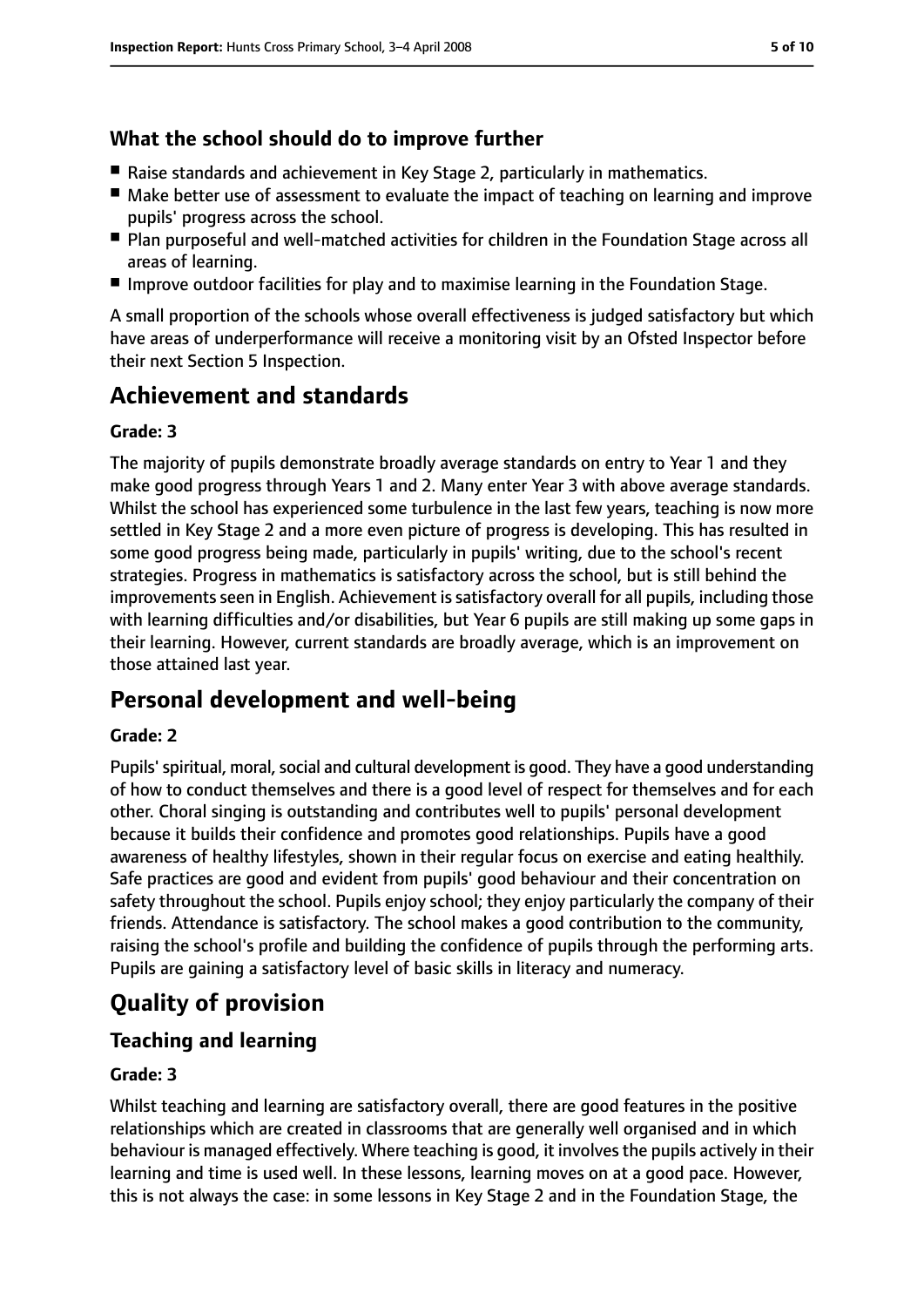pace is moderate. A strong focusin recent times hasled to a consistent effort to improve pupils' writing and the use of targets to improve pupils' work. The school is beginning to take steps to improve teaching and learning in mathematics, but there is still more to do in this area of work. Some classes have interactive whiteboards, which are used well to engage pupils and capture their interest, but these have yet to be fitted in some teaching areas. The school has plans to extend this provision as part of a rolling programme.

#### **Curriculum and other activities**

#### **Grade: 3**

The curriculum is satisfactory overall, promoting pupils' satisfactory development of their basic skills. It is enriched by a good range of visits, visitors and links with local schools. The programme of social and emotional teaching is good and is organised well. It contributes effectively to pupils' personal development and well-being. Music is a strength of the school and this provision is supported well by specialist teaching throughout the school; pupils therefore have many opportunities to perform in school and in the community. The school has begun to make meaningful links between subjects but, currently, there is more to be done in this area. There is a wide range of extra-curricular activities promoting pupils' awareness of healthy lifestyles.

#### **Care, guidance and support**

#### **Grade: 3**

Procedures for safeguarding pupils and measures to promote their health and safety are in place. There are satisfactory transition arrangements between key stages. Pupils are cared for well and they speak confidently about feeling safe in school. There is evidence of good quality marking which is consistent. Pupils are becoming aware of their own targets for improvement and they are starting to be encouraged to assess their own learning. Provision for pupils with learning difficulties and/or disabilities is satisfactory overall. There are recently revised individual education plans which are child-friendly and which are beginning to involve pupils and their parents more in pupils' learning. The school is particularly good in catering for pupils with dyslexia. Academic guidance is currently satisfactory but is not yet used rigorously enough to improve pupils' progress. Attendance is improving through careful monitoring.

## **Leadership and management**

#### **Grade: 3**

Leadership and management are satisfactory at all levels. Following the recent decline in standards in Key Stage 2, particularly in writing, the school leaders took effective action and introduced new strategies. These are working well, as seen in the improving standards and progress across Key Stage 2, particularly in English. The school improvement plan identifies the correct priorities but there is currently a lesser focus on mathematics. Although some strategies have been implemented to improve mathematics, they have yet to impact fully on pupils' achievement. Self-evaluation is satisfactory but the school has an over-optimistic view of its own performance. This is because leadership and management do not yet make rigorous enough use of assessment information to evaluate fully the influence of teaching on learning. This weakness prevents progress being as quick as it could be, particularly in mathematics and in the Foundation Stage.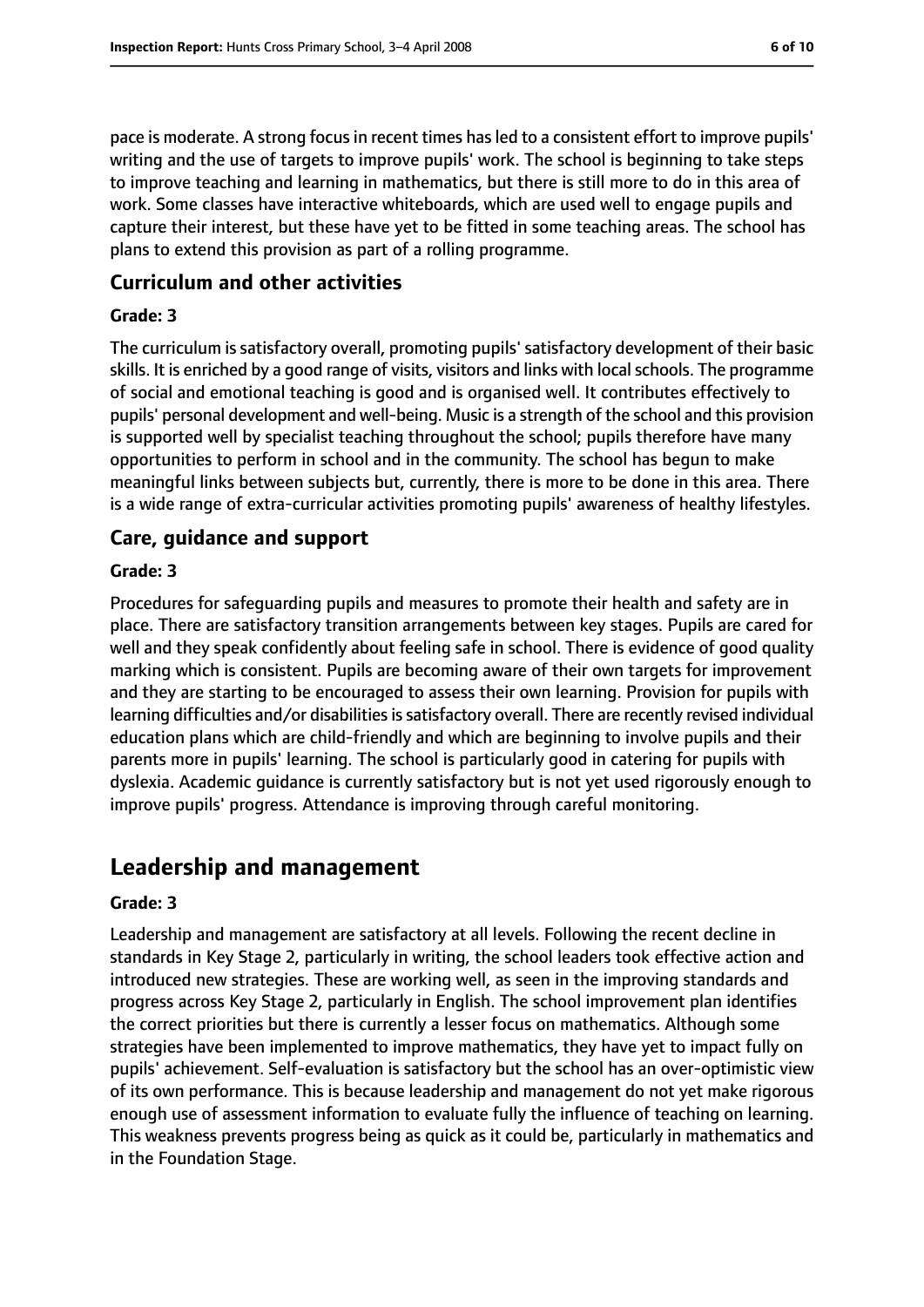**Any complaints about the inspection or the report should be made following the procedures set out in the guidance 'Complaints about school inspection', which is available from Ofsted's website: www.ofsted.gov.uk.**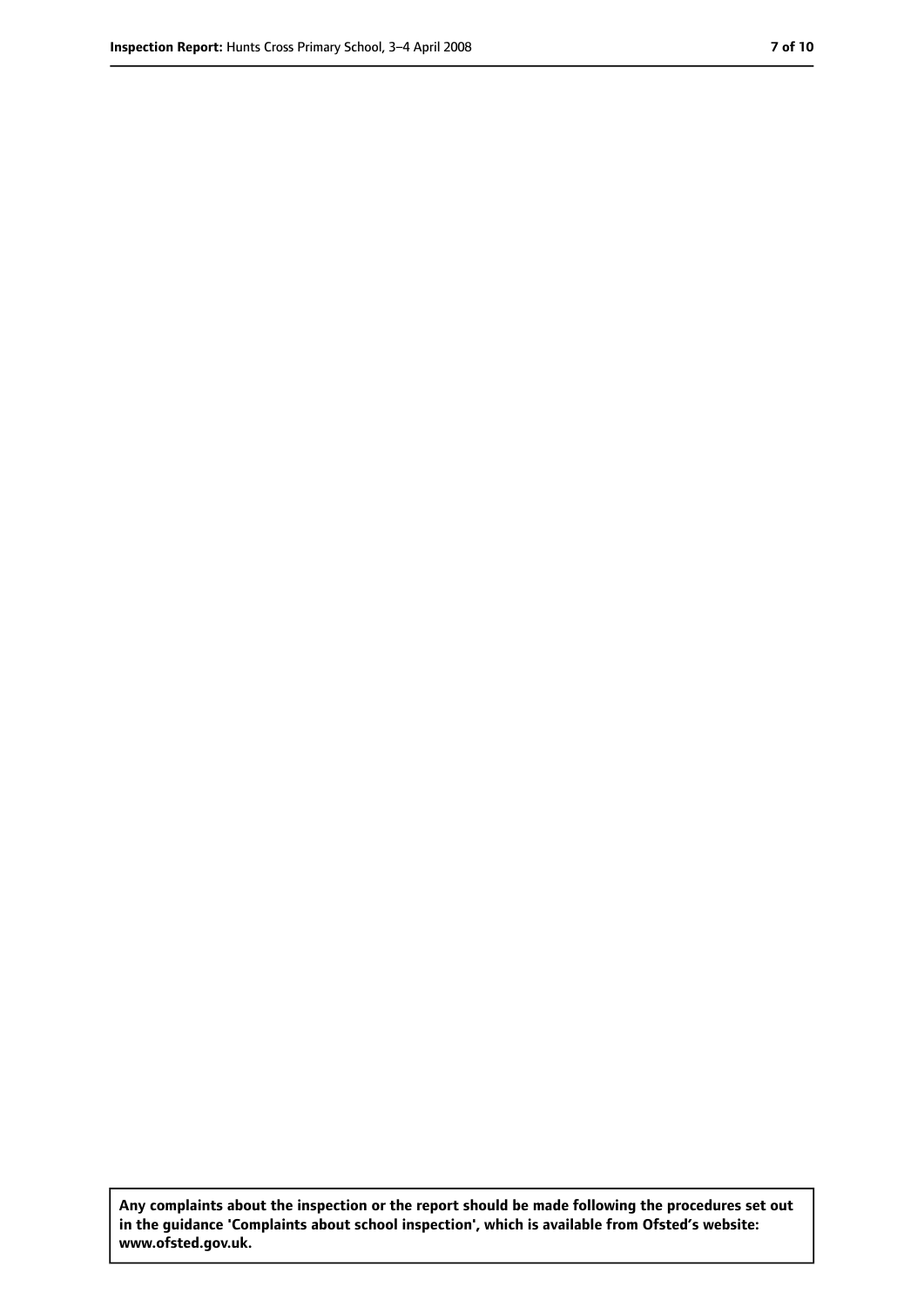#### **Annex A**

# **Inspection judgements**

| $^{\backprime}$ Key to judgements: grade 1 is outstanding, grade 2 good, grade 3 satisfactory, and | <b>School</b>  |
|----------------------------------------------------------------------------------------------------|----------------|
| arade 4 inadequate                                                                                 | <b>Overall</b> |

## **Overall effectiveness**

| How effective, efficient and inclusive is the provision of education, integrated<br>care and any extended services in meeting the needs of learners? |     |
|------------------------------------------------------------------------------------------------------------------------------------------------------|-----|
| Effective steps have been taken to promote improvement since the last<br>inspection                                                                  | Yes |
| How well does the school work in partnership with others to promote learners'<br>well-being?                                                         |     |
| The effectiveness of the Foundation Stage                                                                                                            |     |
| The capacity to make any necessary improvements                                                                                                      |     |

## **Achievement and standards**

| How well do learners achieve?                                                                               |  |
|-------------------------------------------------------------------------------------------------------------|--|
| The standards <sup>1</sup> reached by learners                                                              |  |
| How well learners make progress, taking account of any significant variations between<br>groups of learners |  |
| How well learners with learning difficulties and disabilities make progress                                 |  |

## **Personal development and well-being**

| How good is the overall personal development and well-being of the<br>learners?                                  |  |
|------------------------------------------------------------------------------------------------------------------|--|
| The extent of learners' spiritual, moral, social and cultural development                                        |  |
| The extent to which learners adopt healthy lifestyles                                                            |  |
| The extent to which learners adopt safe practices                                                                |  |
| How well learners enjoy their education                                                                          |  |
| The attendance of learners                                                                                       |  |
| The behaviour of learners                                                                                        |  |
| The extent to which learners make a positive contribution to the community                                       |  |
| How well learners develop workplace and other skills that will contribute to<br>their future economic well-being |  |

## **The quality of provision**

| How effective are teaching and learning in meeting the full range of the<br>learners' needs?          |  |
|-------------------------------------------------------------------------------------------------------|--|
| How well do the curriculum and other activities meet the range of needs<br>and interests of learners? |  |
| How well are learners cared for, quided and supported?                                                |  |

 $^1$  Grade 1 - Exceptionally and consistently high; Grade 2 - Generally above average with none significantly below average; Grade 3 - Broadly average to below average; Grade 4 - Exceptionally low.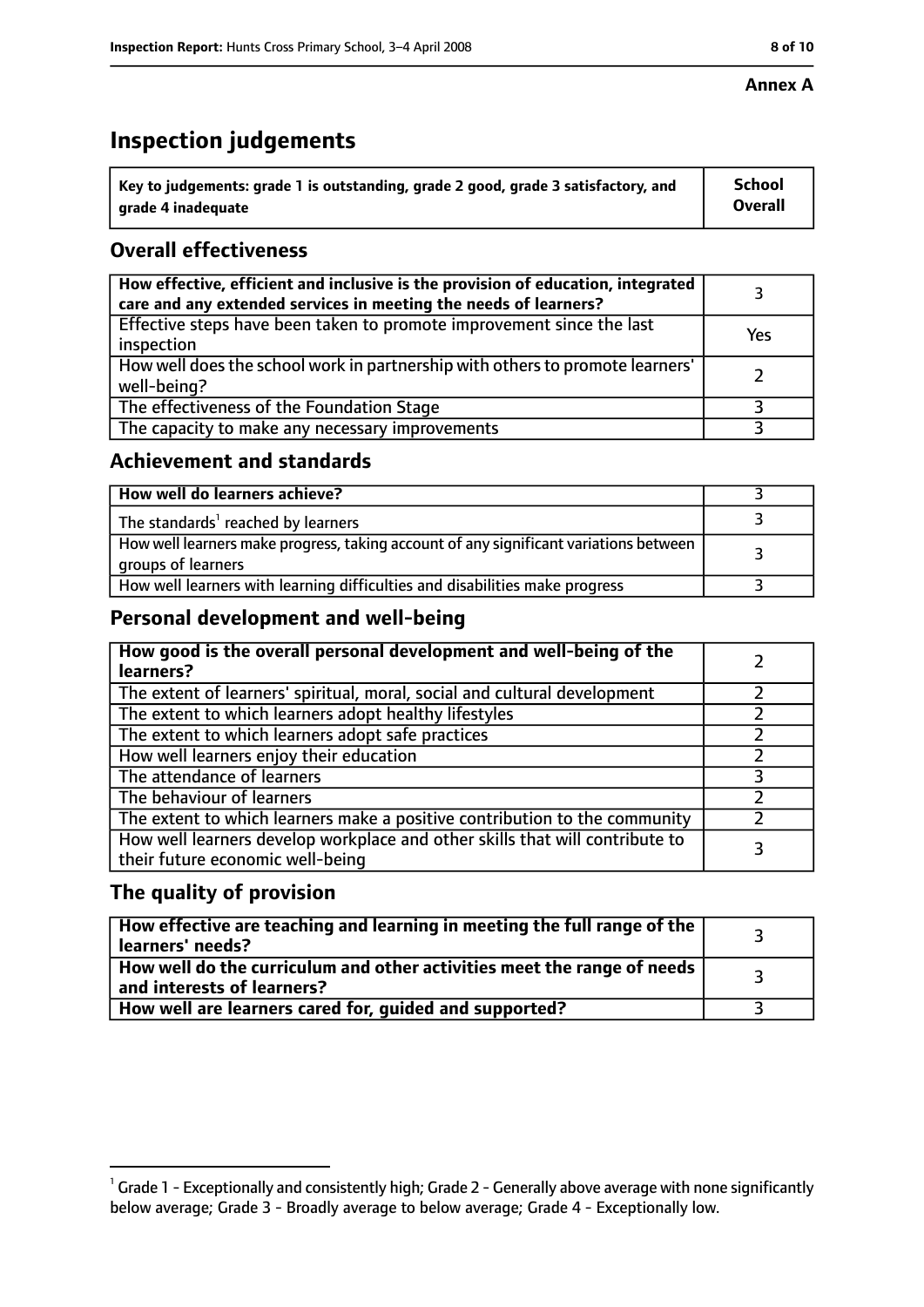# **Annex A**

# **Leadership and management**

| How effective are leadership and management in raising achievement<br>and supporting all learners?                                              |     |
|-------------------------------------------------------------------------------------------------------------------------------------------------|-----|
| How effectively leaders and managers at all levels set clear direction leading<br>to improvement and promote high quality of care and education |     |
| How effectively leaders and managers use challenging targets to raise standards                                                                 | 3   |
| The effectiveness of the school's self-evaluation                                                                                               | 3   |
| How well equality of opportunity is promoted and discrimination tackled so<br>that all learners achieve as well as they can                     | 3   |
| How effectively and efficiently resources, including staff, are deployed to<br>achieve value for money                                          | 3   |
| The extent to which governors and other supervisory boards discharge their<br>responsibilities                                                  | 3   |
| Do procedures for safequarding learners meet current government<br>requirements?                                                                | Yes |
| Does this school require special measures?                                                                                                      | No  |
| Does this school require a notice to improve?                                                                                                   | No  |